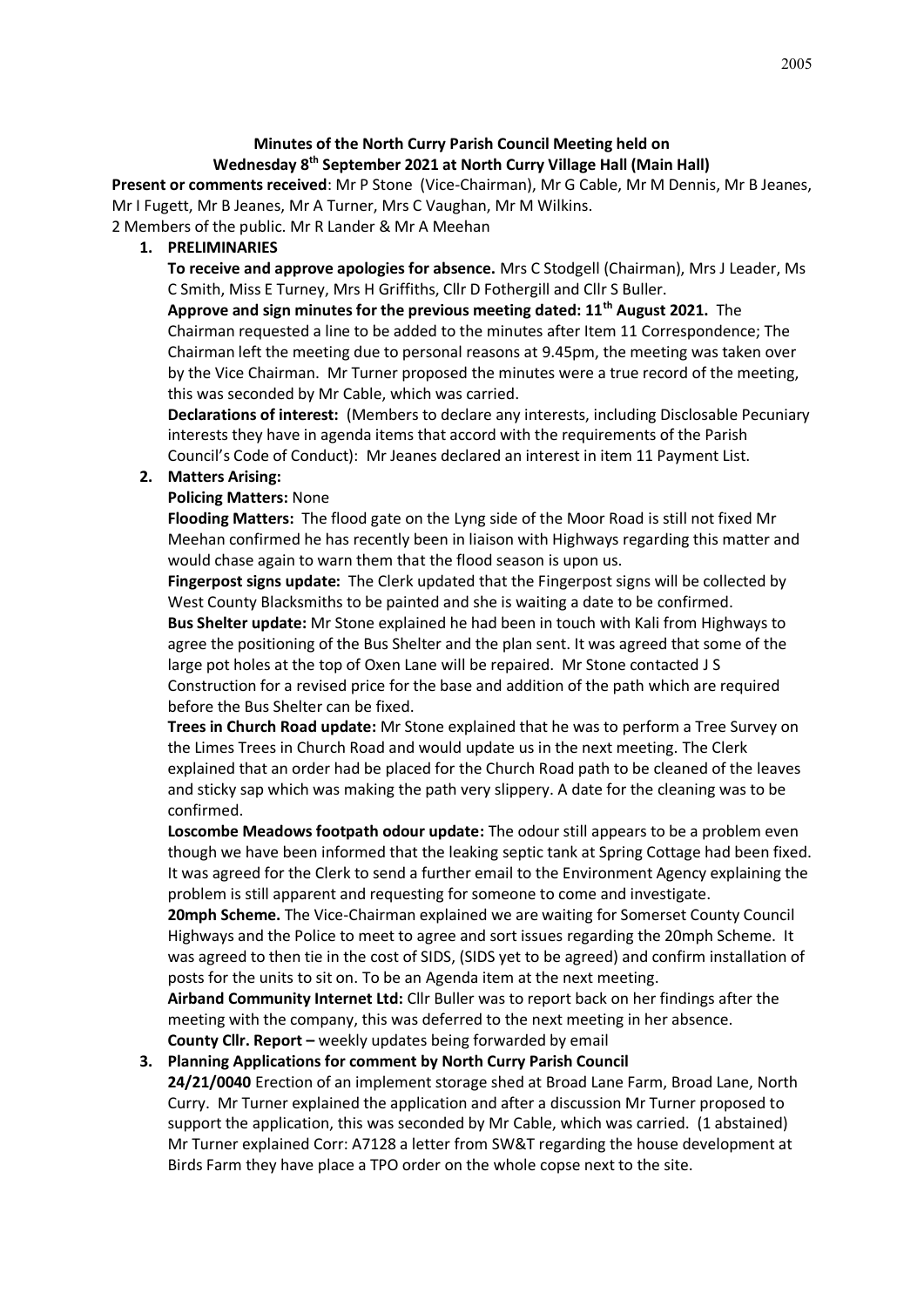- 4. **Highways England improvement, A358 update by Mr R Lander**. Mr R Lander, the Parish Council representative for the A358, gave a very comprehensive report on the A358 dualling from the Southfields roundabout at Ilminster to J.25 of the motorway. He explained the proposed completion date for the scheme is 2027. Mr Lander had attended a series of Community Forum briefings with National Highways (formerly Highways England) alongside other Parish Councils affected by the proposals of the new road. He explained that another briefing will take place in the next couple of weeks and he will report back again to the Parish Council. Mr Lander said that National Highways would also give a private briefing at a Parish Council meeting if desired. After a discussion it was agreed to hold a separate meeting with National Highways, the Clerk to speak to the Village Hall to find some free dates in Octobers/November and report back to Mr Lander to arrange.
- 5. **To discuss the formation of the Queen's Platinum Jubilee committee and proposals.** After discussion it was agreed that to form a committee for all events for the Jubilee was not necessary. If ideas were brought forward and agreed, volunteers should then be found to implement said idea. Mr Jeanes confirmed that the Beacon could go ahead as we had asked permission from Mr Vile but now volunteers were required to put it in place. Several ideas were discussed such as the community quilt, commemorative mugs for children (the Parish Council agreed to help financially for the mugs), picnic and music on the Playing Fields and it was agreed to place these ideas in to the Pink Sheet and ask for any other ideas from the Parishioners, this would then be discussed at next month's meeting and the Clerk to add to the Agenda.
- 6. **Footpaths matters including, New Bridge update, correspondence letter re crops, Insurance re purchase of hedge cutter and footpath diversion.** The Vice-Chairman explained that the notice is up at New Bridge and the owners of the property next to the river bank were pleased to see the path being opened up along the river bank and not through their garden. The Insurance for the Hedge cutter had been investigated and Zurich had sent questions to be completed for which Vice-Chairman had completed. All agreed that the answers were correct and the Clerk to send off to Zurich. The Vice-Chairman explained at the last meeting it was discuss to send a letter to farmers regarding crops planted on the footpaths. During the discussion is was highlighted that Parishioners should be reminded not to walk through farmers' fields on their crops and maybe the best approached should be an item in the Pink Sheet highlighting the County Code, asking walkers to stick to footpaths, respect the land and keep dogs under control and remove their waste. It was agreed in the future to visit the Landowners who continue to grow crops on the footpaths. The Clerk to place an item in the Pink Sheet.
- 7. **To discuss Greenway Allotments Survey and its outcomes.** The Clerk reported the general feedback from the Greenway Allotment Surveys 1) form an Allotment Committee 2) The old sheds are not being used and what to do with them and 3) the Allotment contracts to be reviewed. After discussion it was agreed to ask Mr T Goodall if he would like to be the Allotment Representative to give feedback from the holders to the Pariah Council on a regular basis and ask again general feedback from the 3 point mentioned above. The Clerk to send an email.
- **8. To discuss and agree and reply to SALC re Parish Council Election survey 2022-23**. Mr Stone explained we had been contacted by SALC informing us the Town and Parish Elections were to be brought forward from 2023 to 2022 due to the creation of the new Unitary. We were asked for feedback on if we would be prepared to move the election date from 2023 to 2022. If we moved to 2022 it would save costs of a standalone election totalling £3,000. After discussion Mr Jeanes proposed to move our election date to 2022, this was seconded by Mr Cable, which was carried**.**
- **9. To discuss Remembrance Day arrangements.** Mr Stone explained that arrangements needed to commence for the Sunday Remembrance Service which will take place 14<sup>th</sup>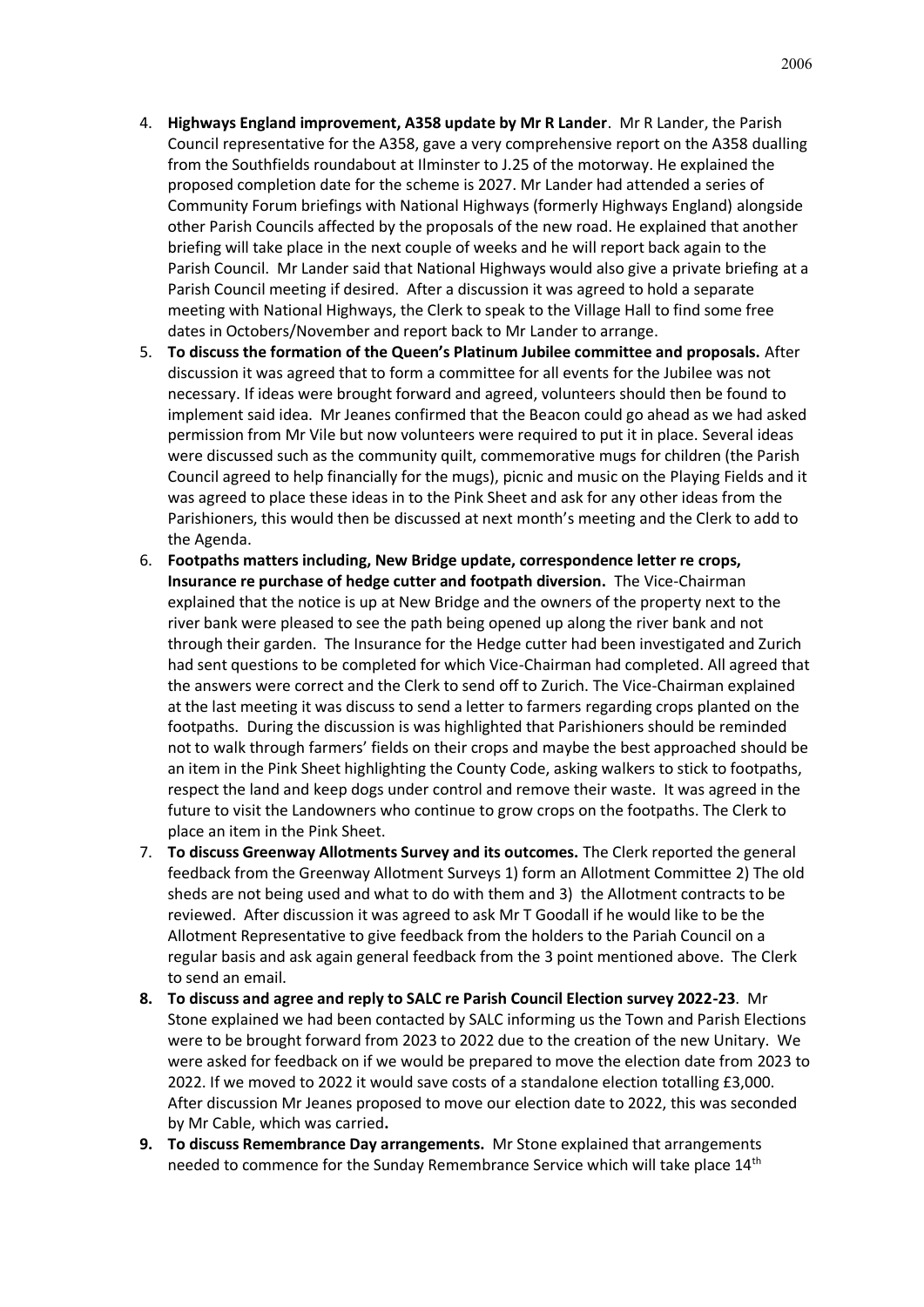November 2021. A list of actions required to be completed by the Clerk and an item placed in the Pink Sheet highlighting the date of the Remembrance Service.

10. **To report on the Carbon Literacy Course.** Mr Jeanes attended Carbon Literacy Course explaining it was a very interesting course and had sent all Councillors a copy of his report. He explained he would come back to the next meeting with what we should do as a Parish Council with more detailed ideas.

## **11. Finance: Monthly Bank Report, Payment List:**

# **Payment List**

|                                                    | <b>Cheque</b> |              |            |
|----------------------------------------------------|---------------|--------------|------------|
| <b>Monthly Payment List - September 2021</b>       | No.           | <b>Total</b> | <b>VAT</b> |
| Clerk-Maria Perry - August 2021                    | <b>BACS</b>   | 647.28       | 0.00       |
| Plusnet (bill not issued as yet)                   | DD.           | 20.00        | 0.00       |
| Service Charge                                     | SO.           | 104.75       | 0.00       |
| IONOS monthly Hi Drive Storage fee                 | DD            | 3.00         | 0.60       |
| Zoom pmt to Maria Perry March 2021                 | S/O           | 11.99        | 2.40       |
| North Curry V.Hall - Hire 11/08 Inv3484            | <b>BACS</b>   | 14.21        | 0.00       |
| B & K Jeanes - Grass cutting May 2021 Inv 21027    | <b>BACS</b>   | 60.00        | 0.00       |
| B & K Jeanes - Grass cutting August 2021 Inv 21076 | <b>BACS</b>   | 60.00        | 0.00       |

The Clerk read out the Payment list explaining the invoice for Grass Cutting to Mr Jeanes in May 2021 had been missed and not paid in error. She listed three more invoices that we had received late to be added to the Payment List, Stable Electricity Charges £36.00, Stable Water Charges £6.13 and Water 2 Business water charges £15.05. Mr Cable proposed to approval the Payment list including the additional three invoices, this was seconded by Mr Turner, which was carried.

**Monthly Bank Report:** The monthly bank report was presented by the Clerk, Mr Jeanes proposed this to be a true record, and this was seconded by Mr Turner, which was carried.

- 12. **To discuss Covid Recovery Grants available.** The Vice-Chairman explained he had looked in to the grant and unfortunately we had lost the opportunity to apply as the grant had been utilised.
- **To discuss Zurich Insurance cover.** Mr Jeanes highlighted that the Zurich Cover is up for renewal as at 30<sup>th</sup> September 2021 and we will have to pay the renewal fee. A Discussion was had about the Asset register and all agreed that the clerk sent it to all Councillors to ensure all items are listed.
- 13. **To discuss Facebook and Parish Church Magazine.** Mr Wilkins enquired that if there was a PDF version of the Magazine could it be posted on North Curry Parish Council's Facebook. After a discussion suggestions were made if various articles were posted only and not the whole magazine. It was agreed to contact Rob Ellis who edits the Parish Church Magazine to obtain his views and comments regarding this matter and report back at the next meeting.

### **14. Correspondence. A7126-A7131 covered.**

**Corr A7126:** Mrs Vaughan raised the issue of the mobile flood sign that we have requested the Clerk explained that she has updated Highways to say a mobile sign is required as they emailed saying one was already in situ. Mrs Vaughan asked if we could buy a sign if no luck with Highways she had seen one at a cost of £38. The Vice-Chairman proposed to agree to buy the sign if one not received by Highways, this was seconded by Mr Wilkins, which was carried.

15. **Committee /Delegate reports – (**Please send written reports prior to the meeting and these will be included on the minutes.) **Footpaths (PS)** Covered above. **Allotments (JL)** Covered above.